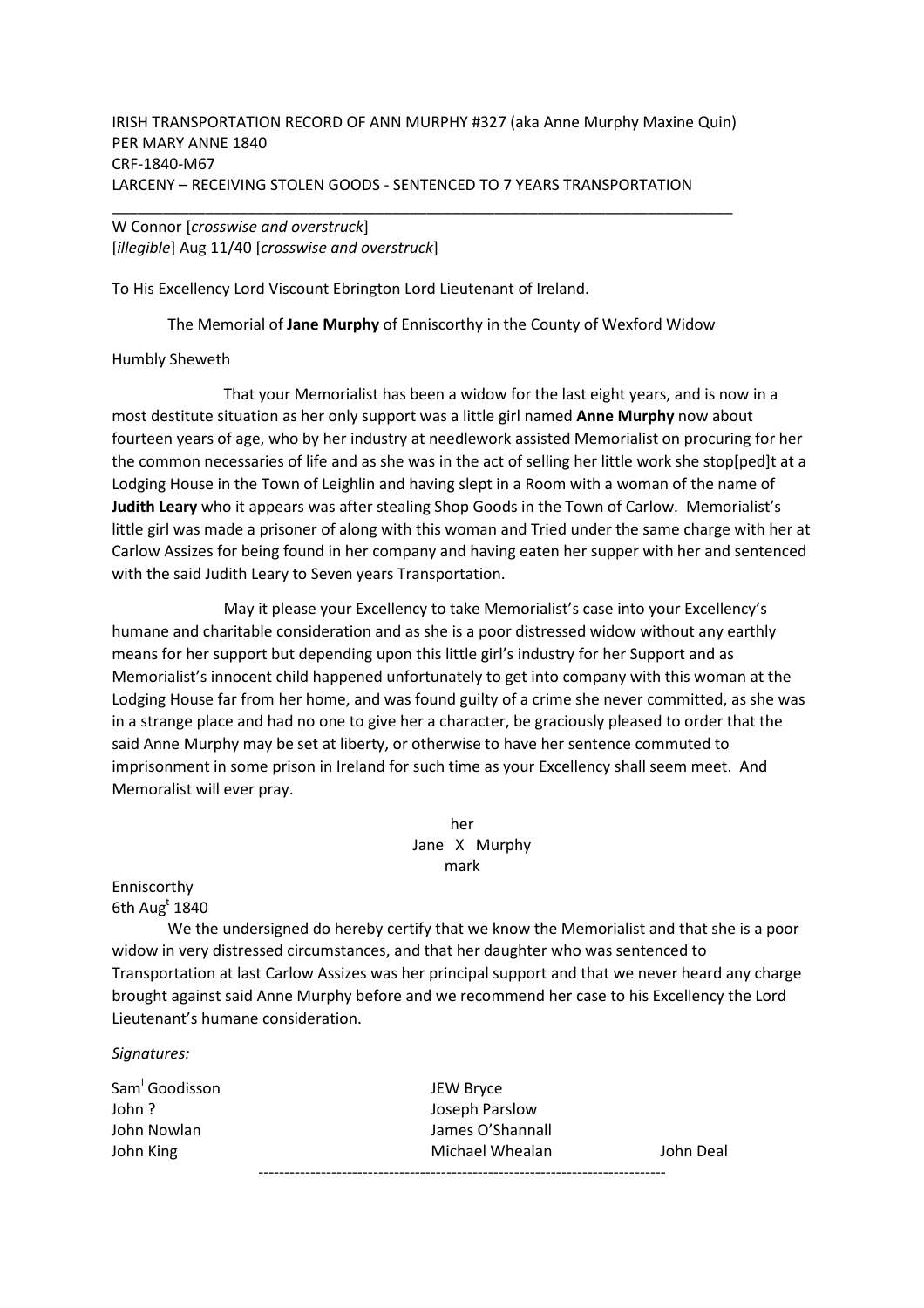## [*BACKSHEET*]

M 67 1840

Receiving Stolen Goods - 7 years Tn

The Law must take its course Aug 22 Initialled Ch Justice ans<sup>d</sup> 25<sup>th</sup>

------------------------------------------------------------------------------

W Connor Aug 17/40 [*crosswise and overstruck*] [*illegible*] Aug 17/40 [*crosswise and overstruck*]

> Kilmurry Thomastown August 15 1840

Sir,

 In answer to your letter of yesterday's date, I request you may inform his Excellency the Lord Lieutenant according to his desire that the particulars of the case of **Anne Murphy** a Prisoner in the Jail of Carlow are as follows: She was indicted for six numbers upon the Crown Book, & Bills were found against her and a man **Patrick Quin** & a woman named **Judith Leary**. She was indicted by the name of **Anne Murphy Maxine Quin**, each indictment charging a separate Larceny committed in Carlow on the 2<sup>nd</sup> July: The Crown did not think it necessary to give the Prisoner her charge on more than two indictments upon which she was found guilty. In each case the owners of the goods who were shopkeepers in Carlow proved that their shop had been robbed of considerable properly, and it was proved that on the following day all the goods except such parts as the Robbers had cut off, were found by the Police in a house in Leighlin Bridge 8 miles from Carlow concealed under a bed in which the Prisoner and another female Prisoner were. The Woman who owns that house proved that she kept a lodging house and that on the night before Quin and the two female Prisoners arrived there with a Donkey Cart laden with the stolen property driven by Quin. [*bottom line words black and illegible*] …took the Prisoners into custody, and swore that the Prisoner **Anne Murphy otherwise Quin** claimed all the goods to be her own. The owners of the goods swore to the goods produced by the Police and the Prisoner made no defence and calls as witnesses and were all found guilty in both the cases tried, with the exception of one of them viz Judith Leary who was acquitted upon first Number tried but found guilty on the second. This appearing to be a case of Robbery upon a large scale, in connection to all appearances with the owners of the house in which the goods were found, & the shopkeepers [*bottom line words black and illegible*] ...frequently and to a considerable amount, as I was informed by the Magistrate. I sentenced the three Convicts to transportation for 7 years and ordered the goods so found to be distributed amongst those owners who had sworn to their identity when produced to them, either in the trial or in the Grand Jury Room which included the Prosecutors in the cases in which the Crown did not further prosecute.

 I know of no mitigating circumstances which in my opinion would render this Prisoner **Anne Quin** otherwise Murphy a proper object of mercy and return herewith her petition to his Excellency.

> I have the honor to be your Faithful Serv Charles Bushe

------------------------------------------------------------------------------

NH Macdonald Dublin Castle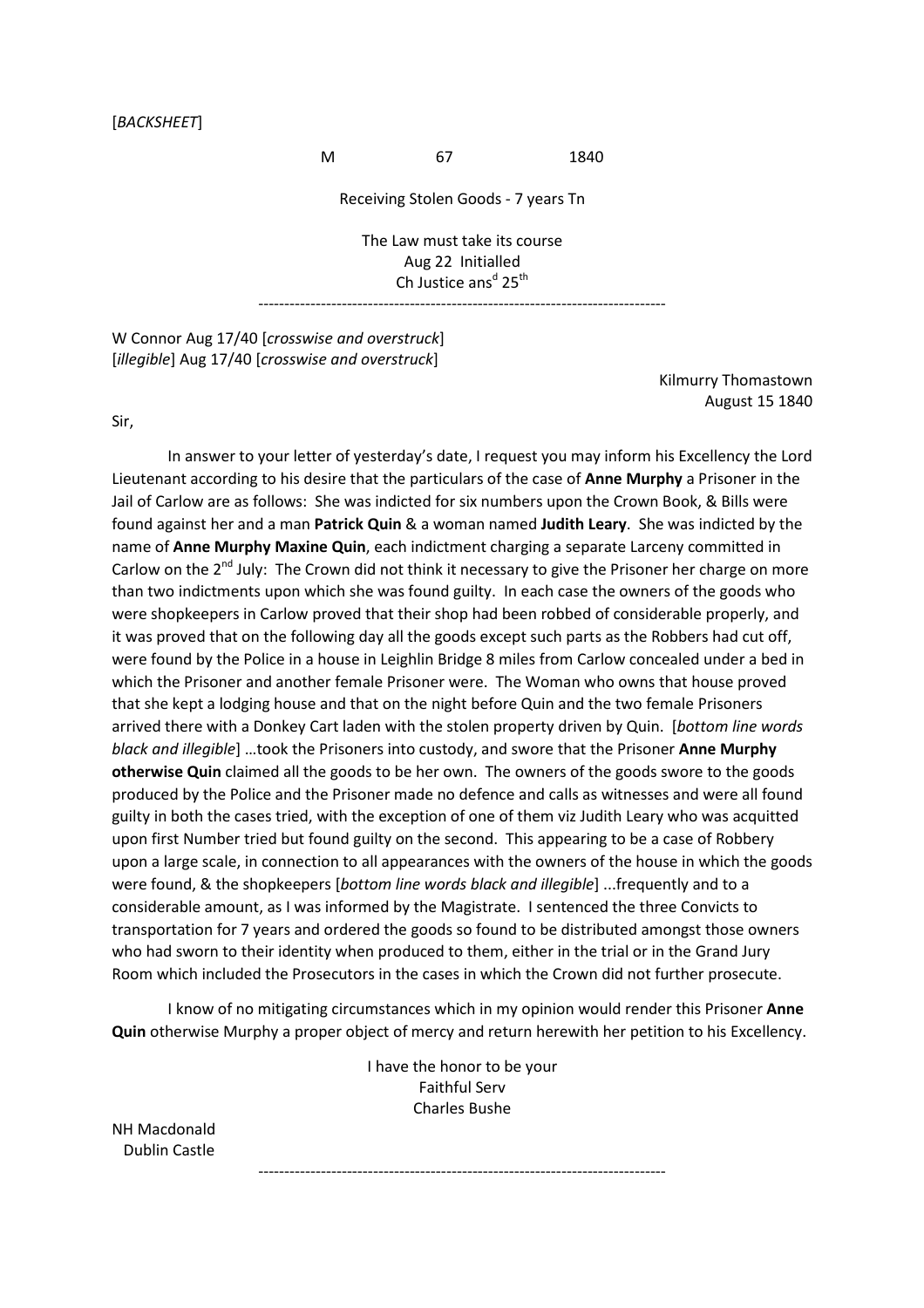I [k]Now Anne Murphy this ten years Back and found nothing by her but w[h]at bane fare and Onist and her Mother also Jane Murphy. I had a tabans with the family in several towns would me work and found them strictly onist.

Patrick [*Michan*]

------------------------------------------------------------------------------

Mr Macdonald acquaints Jane Murphy in reply to her application on behalf of her daughter Anne Murphy - that the case having been thoroughly examined by The Lord Lieutenant, His Excellency has not been able to find any just grounds for mitigating the sentence.

The Documents enclosed in Jane Murphy's Memorial are herewith returned.

Dublin Castle  $17^{\text{th}}$  Sept<sup>r</sup> 1840

Jane Murphy

at William Duffys 38 Kevin St

------------------------------------------------------------------------------

I know Anne Murphy is to be an honest industrious girl from her infancy and never has did thing to be alleged to her Charge. She had lived under me for a long time, and she is an honest girl,

> Signed by me this day [*? Wilkinson*] ------------------------------------------------------------------------------

I do hereby testify that Jane Murphy has been my Tenant these 10 or 12 years & that I consider her to be a very good Tenant & that I know her daughter Ann Murphy & have always considered her to be an innocent and honest little girl.

Given under my hand this  $27<sup>th</sup>$  day of August 1840.

Ann Boyce ) Mt Howard cottage ) Enniscorthy

------------------------------------------------------------------------------

I do hereby testify that the bearer Jane Murphy has been my Tenant these 10 or 12 years and that I consider her to be a good one & that I know her daughter Ann Murphy and always considered her to be honest industrious and innocent.

> Given under my hand this 29th August 1840. Ann Boyce Mt Howard cottage Enniscorthy

*Initialled* 

------------------------------------------------------------------------------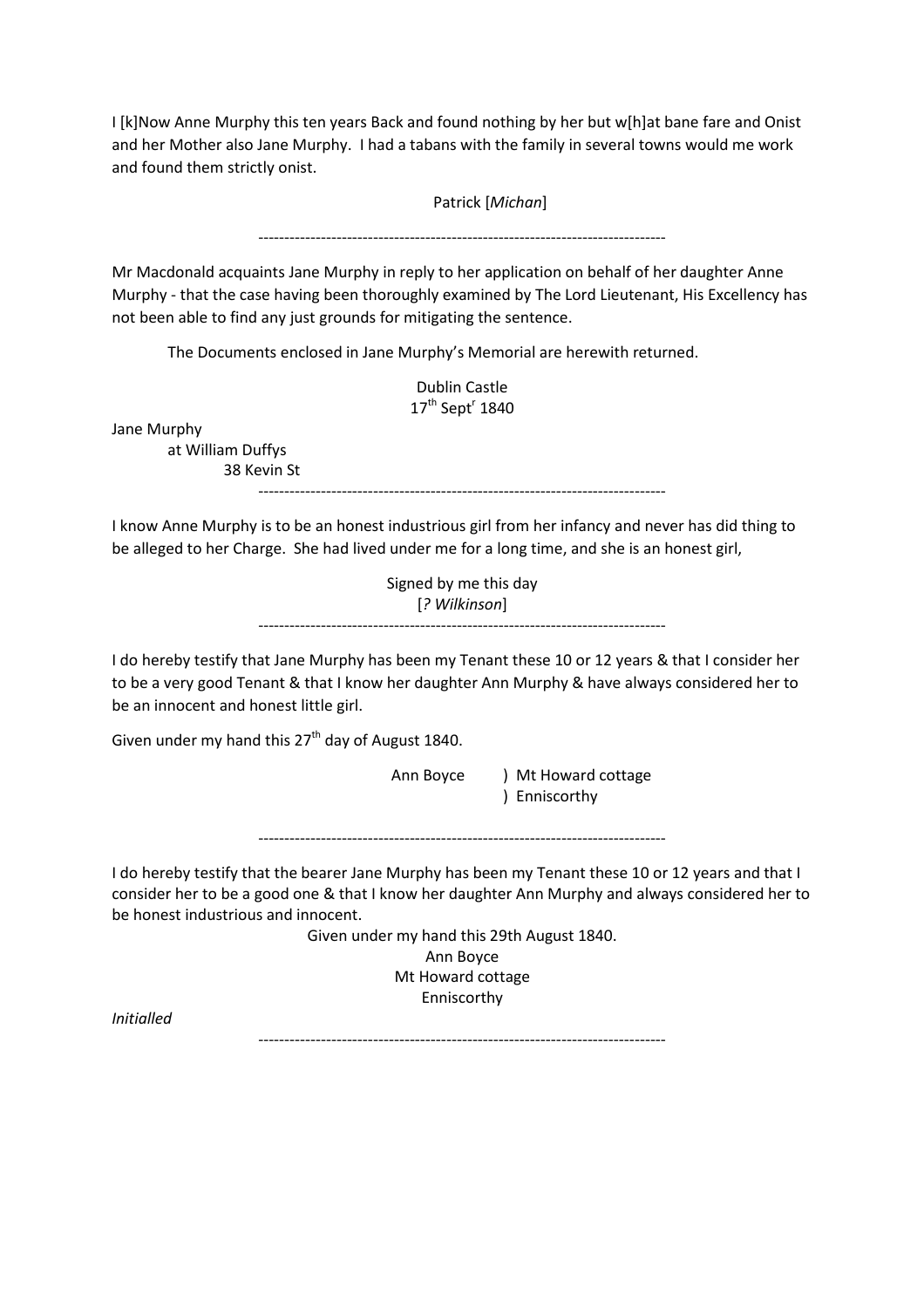## *[top half of page black and illegible*]

1842 Ann Murphy M67 [crosswise and overstruck]

\_\_\_\_\_\_\_\_\_\_\_\_\_\_\_\_\_\_\_\_\_\_\_ *Signed* 

**CHIEF SECRETARY'S OFFICE** Sally Murphy

\_\_\_\_\_\_\_\_\_\_\_\_\_\_\_\_\_\_\_\_\_\_\_ Seal

Duffy [?] Enniscorthy

------------------------------------------------------------------------------

The aforesaid papers in this case were sent to Mr Macdonald this day – HSC 16 Sep [*crosswise and overstruck*]

Inform that this case having been thoroughly examined by The Lord Lieutenant, His Excellency has not been able to find any just grounds for mitigating the sentence. Return documents & answer Sep 17/40 [*crosswise and overstruck*]

Done & documents retur<sup>d</sup> 17 Sep for W Connor (crosswise and overstruck]

Sir,

To His Excellency, The Lord Lieut of Ireland etc. etc. etc.

The Humble Memorial of **Jane Murphy** a poor widow residing in the Town of Enniscorthy

Most Respectfully Sheweth:-

That your Memorialist's Daughter named **Anne Murphy** has been unfortunately waylaid by a Notorious character named **Judy Leary** also of the Town of Enniscorthy whom appears was a Shoplifter previously on many occasions and the meeting with your Memorialist's daughter near the Town of Enniscorthy, Mem<sup>'s</sup> daughter being in the line of selling soft goods inveigled her to go with her on the road as far as Leighlin, where she slept with Judy Leary on the night, that Judy and her were taken for some theft, that Leary committed previously to your Mem<sup>ts</sup> daughter meeting with this wicked wretch, who has been the means of destroying many other youthful and unsuspectful little Girls similar to your Mem<sup>ts</sup> daughter.

 Hoping your Excellency's kind and most gracious interpretation in favour of your Mem<sup>ts</sup> poor innocent and really a victim to the intrigues of a seducer will weigh your Honest and feeling Heart to reinstate Your Poor Widow Applicant, to the happiness of enjoying the assistance of her dearly beloved innocent Child who had no more knowledge of the improper conduct of Judy Leary than the Child unborn.

By your well known clemency to the really innocent, the Mem<sup>t</sup> most Humbly Supplicates that her Mem<sup>1</sup> will be graciously taken into kind consideration by your Excellency, and as in duty bound your Mem<sup>t</sup> will every pray.

> [?]Please Turn [*Page ends here*] ------------------------------------------------------------------------------